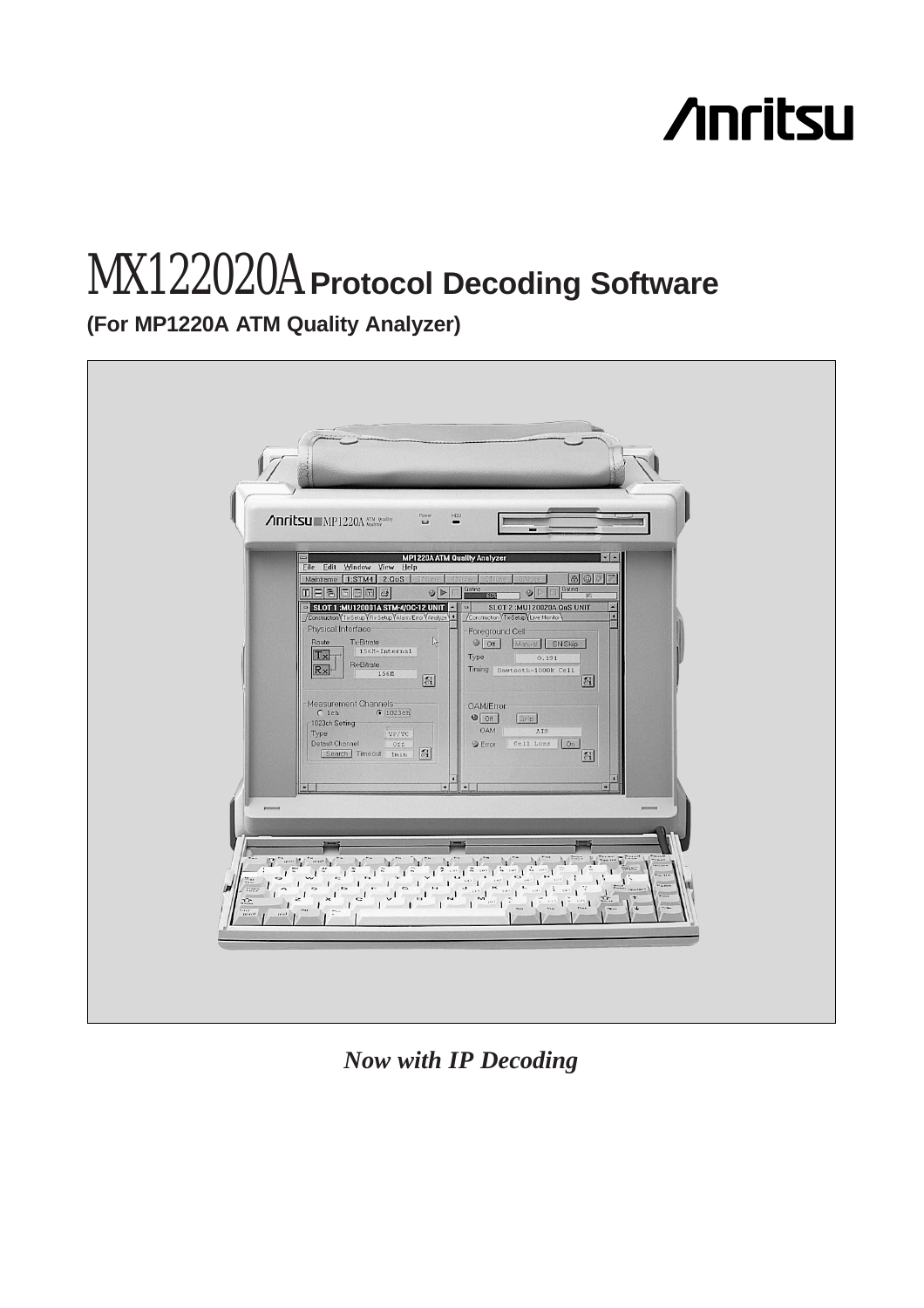The MX122020A Protocol Decoding Software decodes and displays data captured by the MU120021A Protocol Unit. It provides simple screen layout and same operations as common Windows operation. In addition to running on the MP1220A, this software also runs on PCs under Microsoft Windows 3.1/95/98.

### *Functions*

#### • **Decoded protocol display**

- Supported protocols: ATM, OAM, AAL5-CPCS, SSCOP, UNI3.1, UNI4.0, IP over ATM (LLC, SNAP, ATMARP, InATMARP), IP, ICMP, UDP, and TCP
- **Simultaneous display of data list and detailed information of selected data**
- **Filtering by VPI/VCI**
- **Display of file information**



### *Operation conditions (for external PCs)*

OS: Microsoft Windows 3.1/95/98 CPU: i486DX2, 50 MHz or higher processor RAM: 8 MB or more Display: 640 x 480 dots (VGA) or higher resolution Hard disk: Free space of 10 MB or more

## *VBR Function (by MP1220A ATM-QA Software)*

The ATM-QA software for the MP1220A has been upgraded to add VBR (Variable Bit Rate) function. By using the MU120020A QoS unit, it can generate VBR traffic and count the received cells that do not conform to the VBR specifications.

| $\equiv$<br>Cell Timing              | <b>Foreground Cell Setup</b> |                                                 |
|--------------------------------------|------------------------------|-------------------------------------------------|
| Timing VER<br>회                      |                              | Save<br>Load                                    |
| kb/s<br>PCR                          | Unit<br>$\bullet$ kb/s       |                                                 |
| SCR                                  | Peak (Rp)                    | $\frac{1}{\sqrt{2}}$ kb/s<br>149760             |
| $\overline{0}$<br>time<br><b>MBS</b> | PCR                          | $\frac{1}{\sqrt{2}}$ kb/s<br>1000<br>(1000kb/s) |
|                                      | <b>SCR</b>                   | $\frac{1}{2}$ kb/s<br>500<br>(500kb/s)          |
|                                      | MBS                          | $\frac{1}{2}$ Cells<br>1000                     |
|                                      |                              |                                                 |
| OK                                   | X Cancel                     |                                                 |
|                                      |                              |                                                 |

**Traffic generation (transmitter)**



**Non-conforming cell count (receiver)**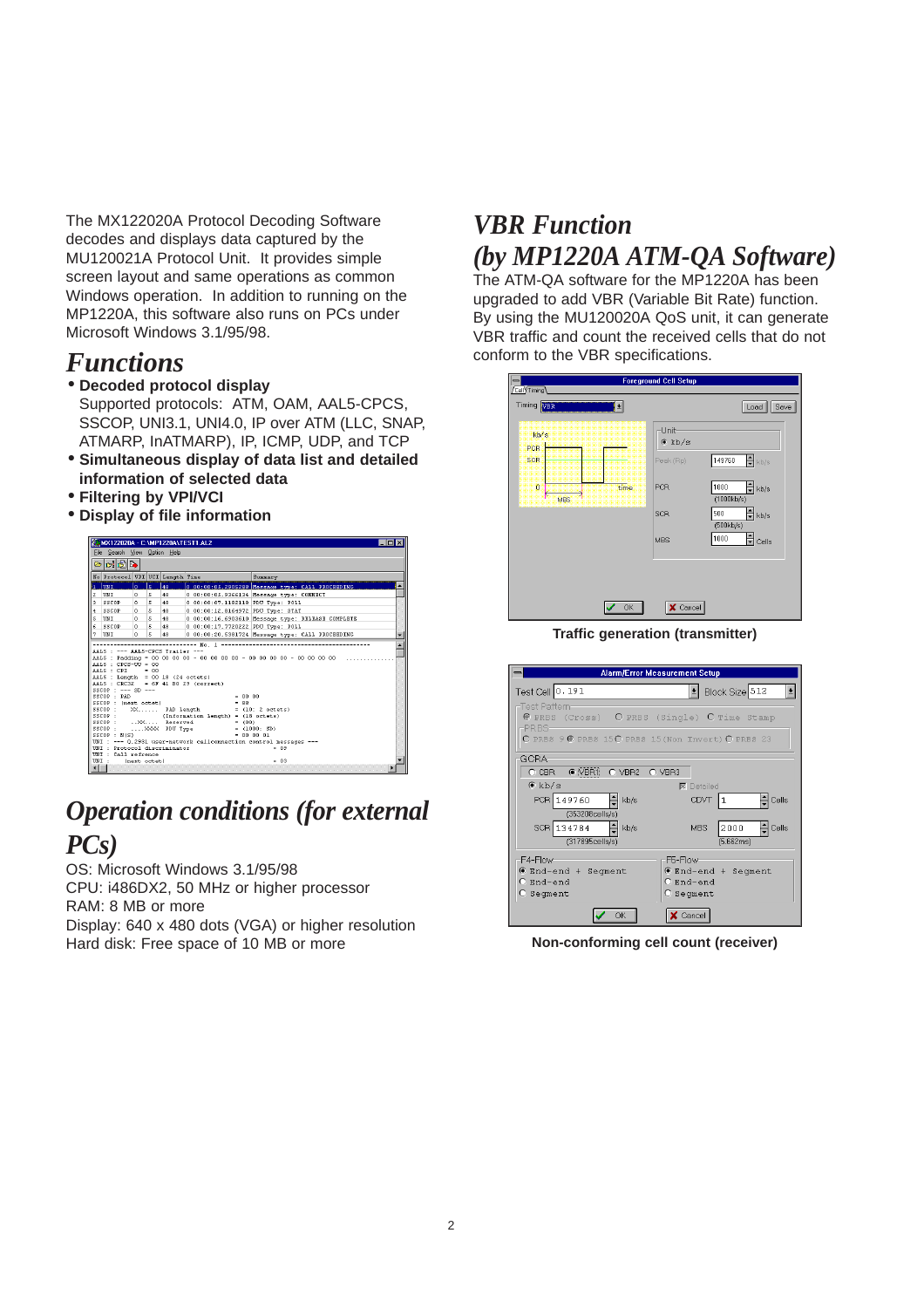## *Specifications*

#### • **MX122020A Protocol Decoding Software**

| Supported protocols   | ATM (ITU-T I.361), OAM (ITU-T I.610), AAL5-CPCS (ITU-T I.363), SSCOP (ITU-T Q.2110),<br>UNI 3.1/4.0 (ATM forum), LLC (RFC2225), SNAP (RFC2225), ATMARP/InATMARP (RFC2225), IP (RFC791),<br>ICMP (RFC792), UDP (RFC768), TCP (RFC793) |
|-----------------------|--------------------------------------------------------------------------------------------------------------------------------------------------------------------------------------------------------------------------------------|
| Decoded file type     | Data captured by MU120021A Protocol Unit and saved in binary format                                                                                                                                                                  |
| Operating environment | MP1220A or a PC running with Windows3.1/95/98                                                                                                                                                                                        |

#### • **VBR function (MP1220A ATM-QA Software)**

| Traffic generation           | PCR: 50 kb/s to maximum interface speed (1 kb/s steps <sup>*1</sup> )<br>SCR: 40 kb/s to 90% of PCR(1 kb/s steps $*1$ )<br>MBS: 10 to 2000 cells, per cell unit                   |
|------------------------------|-----------------------------------------------------------------------------------------------------------------------------------------------------------------------------------|
| Non-conforming cell<br>count | Supports VBR.1, VBR.2 and VBR.3 as specified by ATM forum traffic management 4.0<br>PCR, SCR, and MBS: Same limits as traffic generation<br>CDVT: 1 to 65535 cells, per cell unit |
| Operating environment        | MP1220A. MU120020A                                                                                                                                                                |

∗1: Due to hardware configurations, the actually generated/measured value may differ slightly from set value. (The generated/measured value is displayed on the screen.)

# *Ordering Information*

Please specify the model/order number, name and quantity when ordering.

| Model/ Order No.     | Name                                                                              |
|----------------------|-----------------------------------------------------------------------------------|
| MP1220A              | <b>Main frame</b><br><b>ATM Quality Analyzer</b>                                  |
| MX122020A<br>W1648AE | <b>Options</b><br><b>Protocol Decoding Software</b><br>MX122020A operation manual |

Please consult our sales department about adding the VBR functions to your MP1220A. Windows is a registered trademark of Microsoft Corporation.